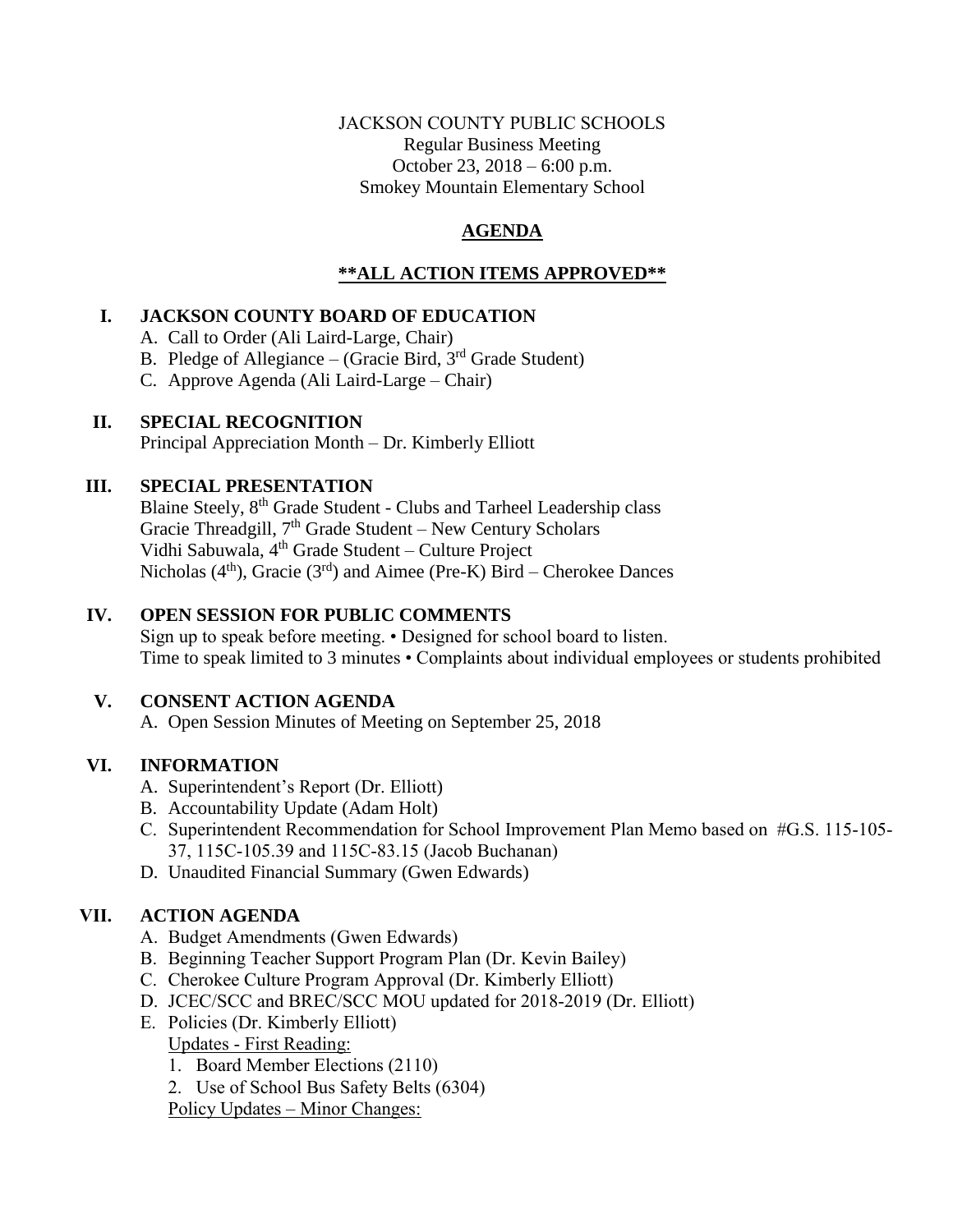- 1. Parental Involvement (1310/4002)
- 2. Business Advisory Council (2670)
- 3. Unsafe School Choice Transfer (4152)
- 4. Visitors to the Schools (5020)
- 5. Community Use of Facilities (5030)
- 6. Student Wellness (6140)
- 7. Safety and Student Transportation Services (6305)
- 8. Drivers (6315)
- 9. Extracurricular and Non-Instructional Duties (7405)

Policy Updates – Substantial Changes:

- 1. Board Member Conflict of Interest (2121)
- 2. Ethics and the Purchasing Function (6401/9100)
- 3. Disposal of Surplus Property (6560)
- 4. Licensure (7130)
- 5. Staff Responsibilities (7300)
- 6. Employee Conflict of Interest (7730)
- 7. Reduction in Force: Teachers and School Administrators (7920)
- 8. Federal Grant Administration (8305)
- 9. Use and Selection of Architects, Engineers Surveyors, and Construction Managers at Risk (9110)
- 10. Bidding for Construction Work (9120)
- F. Field Trips: (Dr. Elliott)
	- 1. Blue Ridge Early College Grades 10-12, Greenville Peace Center, SC, Nov. 1, 2018, TT 5090.
	- 2. Jackson County Early College Grades 11 and 12, NY, NY, Mar. 6 to 10, 2019, TT 5108.
	- 3. Smoky Mountain High School Grades 9-12, Clemson University, SC, Nov. 16, 2018, TT 5116.
	- 4. Smokey Mountain Elementary School Grade 8, Wilmington, NC, April 2 to 5, 2019, TT 4985.
	- 5. Smokey Mountain Elementary School Grade 6, Space Camp, Huntsville, AL, April 10 to 12, 2019, TT 5073.
	- 6. Blue Ridge Early College Grades 9-12, Dollywood, Sevierville, TN, Dec. 7, 2018, TT 5174.
- **VIII. CLOSED SESSION – Pursuant to G.S. 143.318.11 for the following purposes: under subsection; (a) (1) to prevent the disclosure of privileged or confidential personnel information pursuant to G.S. 115C-319-321 and (a) (3) to discuss matters protected by the attorney-client privilege.**

### **IX. PERSONNEL ACTION AGENDA**

#### **Employee Recommendations:**

- 1. Brown, Nola School Nutrition Assistant, Cullowhee Valley Elementary School
- 2. Burns, Jennifer Substitute Bus Driver, Cullowhee Valley Elementary School
- 3. Corallo, Adam Custodian and Bus Driver, Smoky Mountain High School
- 4. Ensley, Anna After School Assistant, Fairview Elementary School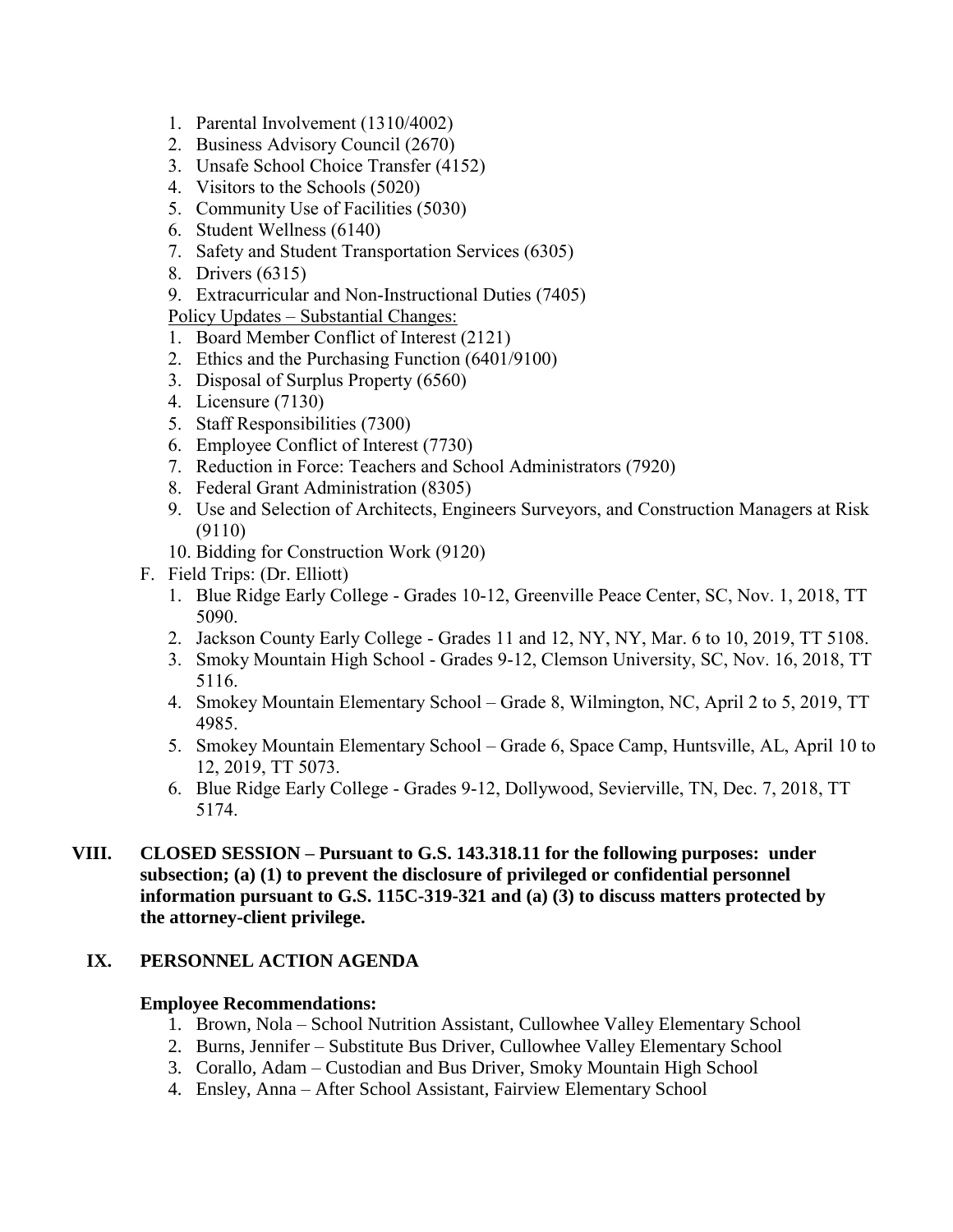- 5. Green, Mitchell EC Teacher Assistant, Smoky Mountain High School
- 6. Henderson, Noah Custodian and Bus Driver, Smoky Mountain High School
- 7. Jacobs, Melanie Principal, Jackson County Early College
- 8. Passmore, Kevin Custodian and Substitute Bus Driver, Smoky Mountain High **School**
- 9. Piatt, Kennedy Bus Monitor, School of Alternatives
- 10. Powell, Daniel Brady Part Time Custodian, Cullowhee Valley Elementary School
- 11. Rich, William Bus Driver, Smokey Mountain Elementary School
- 12. Robinson, Laura "Kim" School Nutrition Assistant, Blue Ridge School
- 13. Wyant, Jeffrey Activity Bus Driver and Substitute Bus Driver, Blue Ridge School and Early College

## **Employee Resignations:**

- 1. Stafford, Becky Custodian, Smoky Mountain High School
- 2. Stafford, Carl Custodian, Smoky Mountain High School

### **Staff, Non-Staff, and Returning Coach Recommendations:**

- 1. Bishop, Kristian Head Coach Girls Basketball, Scotts Creek Elementary School Returning Non-Staff
- 2. Davis, Janet Head Coach Cheer, Scotts Creek Elementary School Returning Non-**Staff**
- 3. Haney, Dean Head Coach Swim, Smoky Mountain High School New Non-Staff
- 4. Hawkins, Madysen Head Coach Cheer, Cullowhee Valley Elementary School New Non-Staff
- 5. Hubbard, Andrew Assistant Coach Boys Basketball, Scotts Creek Elementary School – Returning Staff
- 6. Longnecker, Crystal Assistant Coach Basketball, Scotts Creek Elementary School Returning Staff
- 7. Murphy, Ronda Assistant Coach Cheer, Scotts Creek Elementary School New Staff Coach
- 8. Pressler, Nicklaus Head Coach Boys Varsity Basketball and Assistant Coach Boys Junior Varsity Basketball, Blue Ridge Early College
- 9. Stewart, Alex Head Coach Basketball, Scotts Creek Elementary School Returning **Staff**

## **FYI – BOARD ACTION NOT REQUIRED**

### **Transfers:**

- 1. Moody, Madison From Asst. Coach Varsity Cheer to Head Coach Junior Varsity Cheer, Smoky Mountain High School – Returning Non-Staff
- 2. Orr, Kelli From Assistant Coach Junior Varsity Cheer to Assistant Coach Varsity Cheer, SMHS – Returning Non-Staff
- 3. Winchester, Mike From Assistant Coach Junior Varsity Football to Assistant Coach Varsity Football, SMHS – Returning Staff

### **The next regularly scheduled business meeting of the Board of Education is November 27, 2018 at 6:00 p.m., at Scotts Creek Elementary School.**